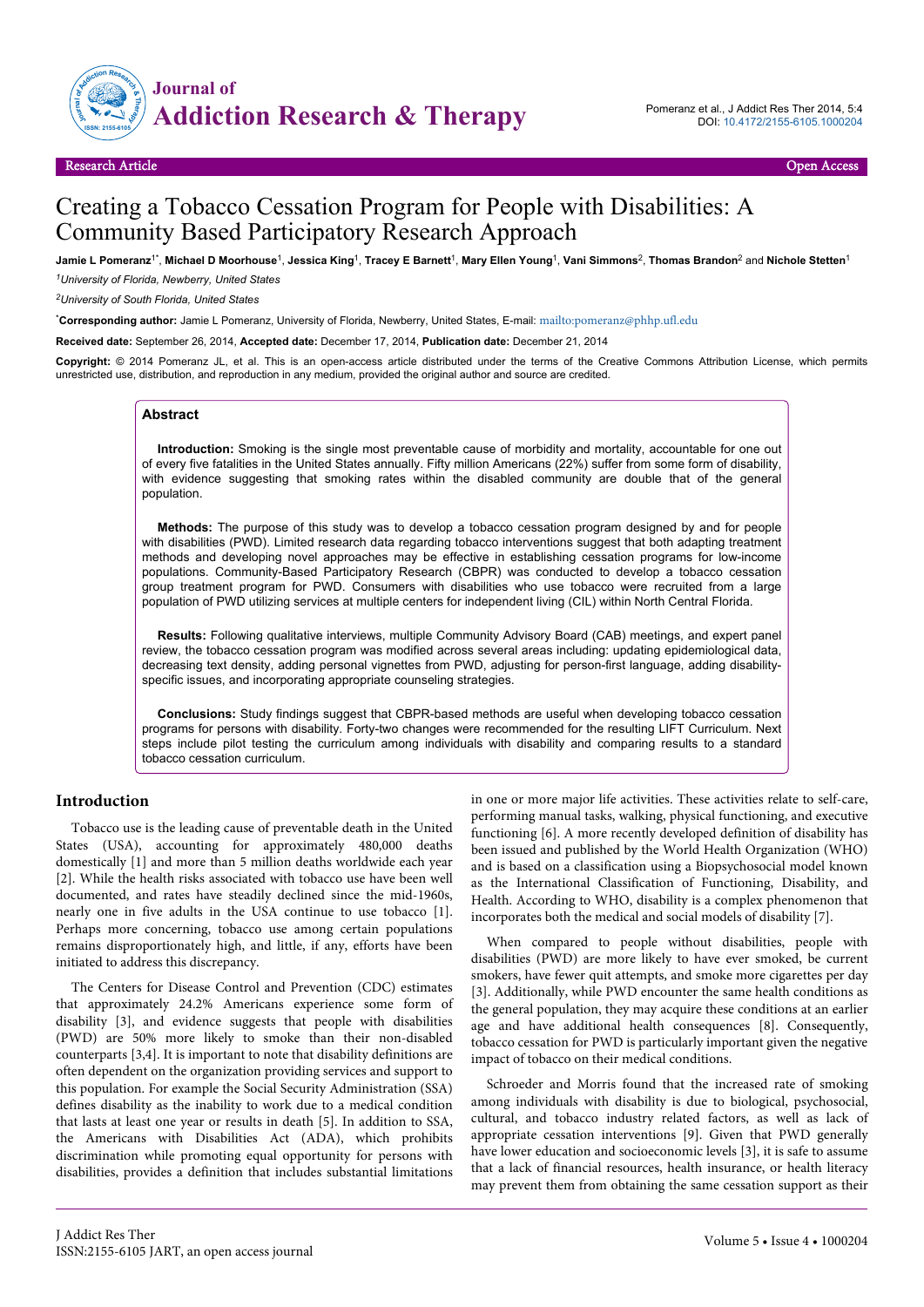non-disabled counterparts. Likewise, individuals with cognitive, affective, or sensory impairments may have difficulty obtaining, understanding or remembering cessation materials [8,10-12].

Recent research has also shown that national organizations that support PWD may be ill-equipped to address tobacco cessation. Moorhouse et al. [13] surveyed 431 Center for Independent Living (CIL) directors to assess the priority of tobacco cessation and resources available for tobacco cessation at their centers. Although tobacco cessation was identified as the second highest health priority by Directors, respondents reported that tobacco cessation was among the most inadequately delivered services at CILs. Moreover, less than 5% of Directors reported having a way to identify CIL clients who use tobacco, less than a quarter (23.4%) reported having self-help cessation materials available on site, few (1.6%) reported having an individual cessation program, and none reported offering tobacco cessation groups [13].

Finally, although PWD face a series of unique challenges relative to tobacco cessation (e.g., unable to sit or participate for a designated amount of time, unreliable transportation, personal care attendant dynamics, and inability or limited capacity to participate in physical activity), intervention efforts are typically developed for the general population and fail to address or consider these challenges. PWD represent a large proportion of the USA population and yet have been relatively understudied in terms of health promotion and disease prevention activities [14,15]. To date, there has been no known tobacco cessation intervention tailored to PWD. Therefore, the purpose of this article is to describe the multiple steps involved in the development of the Living Independently from Tobacco (LIFT) curriculum—a tobacco cessation program designed specifically for PWD. Findings are presented within a community based participatory research framework.

## **Methods**

The LIFT curriculum was developed through an iterative process consistent with the tenets and practices of community based participatory research (CBPR) [16-18]. The process of developing the curriculum is depicted in Figure 1 and included the following steps: Step 1: development of the community advisory board (CAB) and procedures for community involvement; Step 2: qualitative interviews with PWD regarding acceptability of cessation strategies; Step 3: CAB review of initial draft of curriculum; and Step 4: expert panel review of revised version of curriculum. Participants at each step of the process completed informed consent. This study was approved by University of Florida IRB01.



For the purposes of this study, we used the definition of disability used by the CILs. Throughout the study, as detailed below, we partnered with the North Central Florida CIL (CILNCF). The CILNCF serves over 2,500 PWD from 16 counties in the North Central Florida region. The CILNCF is part of a national organization of Centers for Independent Living (CIL) that support PWD in overcoming barriers such as low income and limited access to rehabilitation services.The CIL, which was founded by PWD who understand the challenges faced by their consumers, is a national leader in supporting PWD in their efforts to lead independent lives, with over 500 locations throughout the USA [19]. All CILs require that 51% of staff and 51% of Board of Director members have a disability. The overall goal of CILs is to reduce environmental barriers and empower individuals with disabilities to overcome such barriers [20].

# **Step 1 Procedures:Development of Community Advisory Board (CAB)**

The development of the LIFT curriculum followed a CBPR approach. Cargo and Mercer [16] define 'participatory research' as "an umbrella term for a school of approaches that share a common philosophy of inclusivity and of recognizing the value of engaging in the research process those who are intended to be the beneficiaries, users, and stakeholders of the research…". The CAB consisted of university staff and community members with disabilities (Table 1). All participants with disabilities were recruited from the CILNCF. The primary sources of recruitment were word of mouth and flyers. The researchers actively sought to recruit a diverse sample based on disability. Most fundamental to a CBPR approach is to establish a genuine collaborative partnership that includes the skills and resources of all partners in each step of the research process. Consistent with CBPR approaches, PWD were not only study participants, but they served as active research consultants who provided direction for the project. Because the goal of this study was to develop a sustainable tobacco cessation program for and facilitated by PWD, the researchers considered the disability perspective throughout the research process. Thus, PWD were instrumental in the continuous modification and adaptation of the research method, as well as the final curriculum and current manuscript.

Page 2 of 8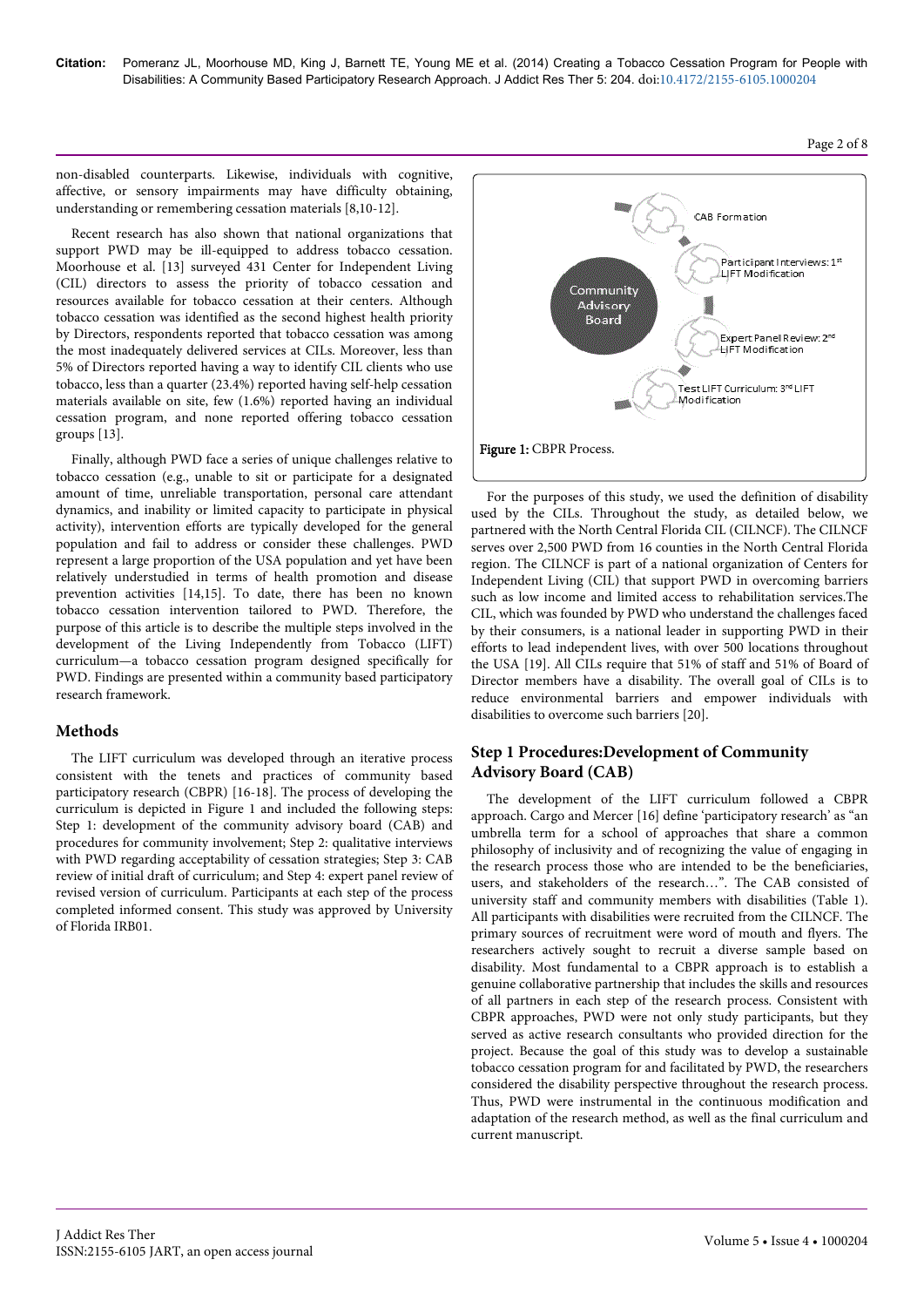Page 3 of 8

| <b>Stakeholders</b>          | Age                                                                                          | Sex | Race               | <b>Expertise</b>                                                                    | <b>Disability</b>                    |
|------------------------------|----------------------------------------------------------------------------------------------|-----|--------------------|-------------------------------------------------------------------------------------|--------------------------------------|
| CIL-Affiliated CAB Members   | W<br>48<br>М<br>Director of Independent Living Center for People with<br><b>Disabilities</b> |     | Spinal Cord Injury |                                                                                     |                                      |
|                              | 50                                                                                           | F   | W                  | Research<br>Scientist,<br>Qualitative<br>Research,<br><b>Disability</b><br>Research | <b>Muscular Dystrophy</b>            |
|                              | 53                                                                                           | F   | B                  | Administrator for Independent Living Services People with<br><b>Disabilities</b>    | Neurological Disorder                |
|                              | 64                                                                                           | F   | W                  | Administrator for Independent Living Services for People<br>with Disabilities       | Polio                                |
|                              | 21                                                                                           | M   | W                  | <b>College Student</b>                                                              | Mental<br>Health/Learning Disability |
| University-Affiliated<br>CAB | 37                                                                                           | F   | W                  | Disabilities and Group and Counseling                                               | Multiple Sclerosis                   |
| Members                      | 55                                                                                           | F   | W                  | *CBPR and Tobacco                                                                   | N/A                                  |
|                              | 37                                                                                           | F   | W                  | Tobacco                                                                             | N/A                                  |
|                              | 37                                                                                           | М   | W                  | Disabilities and Tobacco                                                            | N/A                                  |
|                              | 31                                                                                           | M   | W                  | Disabilities and Addiction                                                          | N/A                                  |
|                              | 54                                                                                           | F   | W                  | Qualitative Research and Disabilities                                               | N/A                                  |
| Interviews                   | 54                                                                                           | F   | B                  | Smoker and Community Informant                                                      | COPD                                 |
|                              | 49                                                                                           | М   | W                  | Smoker and Community Informant                                                      | <b>Mental Illness</b>                |
|                              | 52                                                                                           | M   | B                  | Smoker and Community Informant                                                      | Mobility Impairment                  |
|                              | 53                                                                                           | М   | B                  | Smoker and Community Informant                                                      | <b>Rheumatoid Arthritis</b>          |
|                              | 58                                                                                           | M   | B                  | Smoker and Community Informant                                                      | <b>COPD</b>                          |
|                              | 62                                                                                           | F   | B                  | Smoker and Community Informant                                                      | Traumatic Brain Injury               |
|                              | 51                                                                                           | М   | B                  | Smoker and Community Informant                                                      | Mobility Impairment                  |
|                              | 61                                                                                           | M   | W                  | Smoker and Community Informant                                                      | Spinal Cord Injury                   |
|                              | 54                                                                                           | M   | B                  | Smoker and Community Informant                                                      | Mobility Impairment                  |
|                              | 56                                                                                           | M   | B                  | Smoker and Community Informant                                                      | <b>Mental Illness</b>                |
| <b>Expert Panel</b>          | 48                                                                                           | M   | W                  | <b>CAB Member</b>                                                                   | Spinal Cord Injury                   |
|                              | 42                                                                                           | F   | W                  | Psychiatrist, Tobacco Research, Cessation, and Mental<br><b>Illness</b>             | N/A                                  |
|                              | 41                                                                                           | М   | W                  | Physician, Tobacco Cessation, NRT Expert                                            | N/A                                  |
|                              | 49                                                                                           | М   | W                  | Psychologist, Tobacco Research and Cessation                                        | N/A                                  |
|                              | 36                                                                                           | M   | ${\sf W}$          | Psychologist, Tobacco Research, Motivational Interviewing                           | N/A                                  |
|                              | 51                                                                                           | M   | W                  | *Psychologist, Tobacco Research and Cessation                                       | N/A                                  |
|                              | 36                                                                                           | F   | A                  | *Psychologist, Tobacco Research and Cessation                                       | N/A                                  |

Table 1: Composition of the Participants (CAB, Interview of PWD, and the Expert Panel).

\*Denotes the leader(s) of respective stakeholders. "W" denotes White, "B" denotes Black, and "A" denotes Asian.

## **Step 2 Procedures:Qualitative Interviews**

Semi-structured qualitative interviews were conducted with a convenience sample (n=10) of PWD from the CILNCF. Recruitment continued until a variety of disabilities was represented and saturation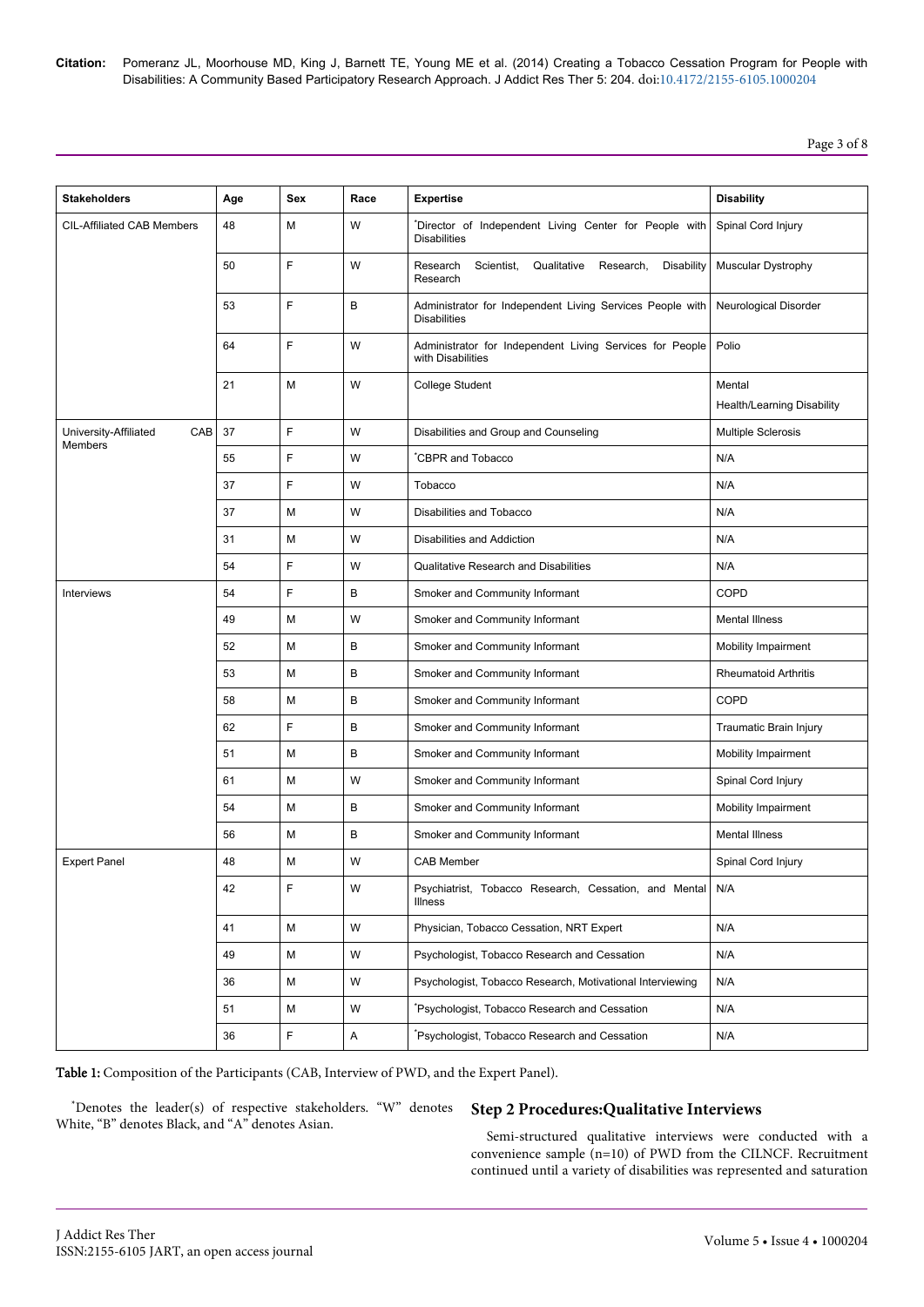was reached. The final sample consisted of four women and six men with varying disabilities (Table 1) who completed an interview that ranged from 20 to 50 minutes, depending on participant's responses. The topics covered in the interview included the participant's tobacco history, likes and dislikes about using tobacco, number of and experience with previous quit attempts, importance of quitting smoking, thoughts about people with disabilities using tobacco, what should be included in a cessation program for individuals with a disability, barriers to quitting smoking for people with disabilities, and ideal location to participate in a cessation program. The interviews were conducted by the research team at the CILNCF.

All interviews were audio recorded. Each audio file was transcribed to generate a typed verbatim transcript of each interview. Data analysis was conducted using NVivo<sup>®</sup> Qualitative Software. NVivo<sup>®</sup> provides the researcher with a means for handling extensive narrative data, such as interview transcripts, and for browsing text, coding data into categories, establishing the definitions and properties of the categories, and modeling the relationships among categories [21]. Three members of the research team independently coded the transcribed interviews. Any discrepancies were discussed until consensus was reached.

## **Step 3 Procedures: CAB Review of the Curriculum**

To engage PWD in the development process, a Community Advisory Board (CAB) was formed. The CAB was comprised of males and females with disabilities who could provide insight into the barriers associated with tobacco treatment (Table 1). We specifically sought to recruit members representing multiple disabilities, including both physical and mental disabilities. CAB members were asked to review an existing tobacco cessation group program manual, Quit Smoking Now (QSN), developed by the Florida Area Health Education Center and ex-smokers. QSN is a program designed by former smokers to help people living in Florida quit using any tobacco product.The curriculum incorporates the philosophy of both the CDC's Best Practices for Comprehensive Tobacco Control [22] and the Clinical Practice Guidelines for Treatment of Tobacco Use and Dependence [23]. Specifically, the program includes six sessions designed to help tobacco users identify goals, manage their addiction, set a quit date, prevent relapse, develop a plan after treatment, and learn effective ways to continue with the recovery process. CAB

members were asked if the program: 1) appeared to be applicable to individuals with disabilities, 2) could be used for individuals across all disability groups, 3) needed modifications to become more applicable for PWD, and 4) could lead to continued tobacco cessation for this unique population.

#### **Step 4 Procedures: Expert Panel Review**

Data identified from the CAB and qualitative interviews were presented to a tobacco expert panel for feedback regarding development, modification and verification. Seven expert panel members were identified based on extensive work and knowledge of tobacco cessation, and invited to review the curriculum. The panel included three psychologists, one general physician, one psychiatrist, and the leader of the CAB to maintain continuity (Table 1). Experts were asked to comment on the applicability of the feedback provided by the CAB towards creating a tobacco cessation group program for PWD.

Hard copies of the manual were shipped to each expert for review. The experts first went through the manual and edited, noted questions, and made suggestions throughout the book. Two weeks after receiving the manual the panel met by conference call and discussed each of the suggestions in detail to achieve consensus among the experts regarding which changes were imperative. At the conclusion of the virtual meeting, the expert panel members returned their manuals to note all detailed suggestions throughout each manual.

#### **Results**

Following qualitative interviews, multiple CAB meetings, and expert panel review, the tobacco cessation program was modified across several areas including: updating epidemiological data, decreasing text density, adding personal vignettes from PWD, adjusting for person-first language, adding disability-specific examples, and incorporating appropriate counseling strategies and other pertinent information within a facilitator guide. Table 2 highlights each of the proposed changes, including whether the change was suggested during the qualitative interview stage, CAB meetings or expert review.

|                                                                                                | <b>Stakeholders</b> | Action       |  |  |  |
|------------------------------------------------------------------------------------------------|---------------------|--------------|--|--|--|
| Logistics                                                                                      |                     |              |  |  |  |
| Program location (at Centers for Independent Living)                                           | $I, C^*$            | Incorporated |  |  |  |
| Increase number of sessions                                                                    | C                   | Incorporated |  |  |  |
| Increase frequency of sessions per week                                                        | C                   | Incorporated |  |  |  |
| Increase duration of sessions                                                                  | C                   | Incorporated |  |  |  |
| Limit group size to 8 people                                                                   | C                   | Incorporated |  |  |  |
| Account for accessibility challenges (e.g., transportation, scheduling, and changes in health) | I.C                 | Incorporated |  |  |  |
| Adjust language requiring all attendees to see a physician prior to participation              | Е                   | Incorporated |  |  |  |
| Manual (Disability Information)                                                                |                     |              |  |  |  |
| Content: Use disability-specific examples and scenarios                                        | C, E                | Incorporated |  |  |  |

Page 4 of 8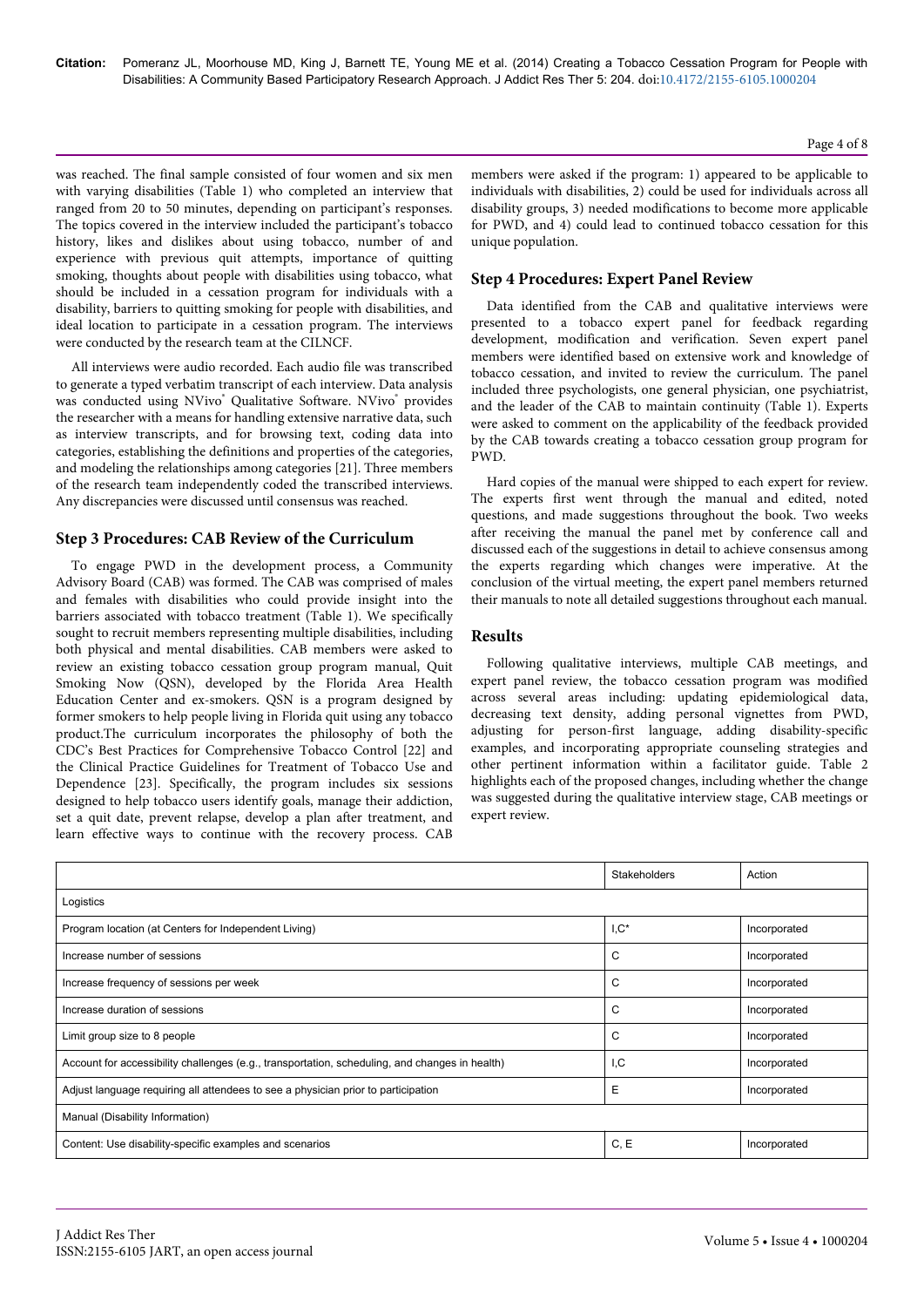**Citation:** Pomeranz JL, Moorhouse MD, King J, Barnett TE, Young ME et al. (2014) Creating a Tobacco Cessation Program for People with Disabilities: A Community Based Participatory Research Approach. J Addict Res Ther 5: 204. doi:10.4172/2155-6105.1000204

Page 5 of 8

| Content: Update photos depicting people with disabilities (PWD)                                         | C       | Incorporated |  |  |  |  |
|---------------------------------------------------------------------------------------------------------|---------|--------------|--|--|--|--|
| Content: Provide more detail on how tobacco use affects disability                                      | I, E    | Incorporated |  |  |  |  |
| Content: Provide resources for PWD                                                                      | C, E    | Incorporated |  |  |  |  |
| Content: Provide disability appropriate recommendations (e.g., incorporate exercises for PWD)           | I, C, E | Incorporated |  |  |  |  |
| Content: Provide online activities (quizzes, diary)                                                     | C       | In Progress  |  |  |  |  |
| Content: Address personal care attendants (PCA) who use tobacco                                         | I, C    | Incorporated |  |  |  |  |
| Content: Consider how people with cognitive issues track NRT usage                                      | E       | Incorporated |  |  |  |  |
| Format: Offer alternative formats for hearing and visually impaired                                     | C       | Incorporated |  |  |  |  |
| Manual (General Accessibility)                                                                          |         |              |  |  |  |  |
| Content: Update general tobacco information (e.g., over 7,000 chemicals are in cigarette smoke)         | Е       | Incorporated |  |  |  |  |
| Content: Use appropriate withdrawal symptoms                                                            | Е       | Incorporated |  |  |  |  |
| Content: Add more information on stress management                                                      | C       | Incorporated |  |  |  |  |
| Content: Include group rules                                                                            | C       | Incorporated |  |  |  |  |
| Content: Use a more flexible quit plan                                                                  | C,E     | Incorporated |  |  |  |  |
| Content: Include information and activities on motivation to quit                                       | I, E    | Incorporated |  |  |  |  |
| Content: Include information on increased appetite and healthy eating                                   | C, E    | Incorporated |  |  |  |  |
| Content: Add homework assignments                                                                       | C       | Incorporated |  |  |  |  |
| Content: Include multiple choice questions within the workbook                                          | C       | Evaluating   |  |  |  |  |
| Content: Remove quit line information from the quit plan page                                           | E       | Incorporated |  |  |  |  |
| Content: Demonstrate nicotine replacement therapy (NRT)                                                 | E       | Incorporated |  |  |  |  |
| Format: Make information more understandable                                                            | C, E    | Incorporated |  |  |  |  |
| Format: Lower reading level                                                                             | C, E    | Incorporated |  |  |  |  |
| Format: Reduce the amount of text / Include more graphics and visuals                                   | C, E    | Incorporated |  |  |  |  |
| Format: Reduce or remove "scientific" language                                                          | C       | Incorporated |  |  |  |  |
| <b>Facilitator Guide</b>                                                                                |         |              |  |  |  |  |
| Discuss having low familial support in quitting tobacco                                                 | C       | Incorporated |  |  |  |  |
| Discuss challenges of living with a disability and tobacco use (e.g., high number of PWD who smoke)     | I, C    | Incorporated |  |  |  |  |
| Discuss effects of tobacco on wound healing (especially for spinal cord injury)                         | E       | Incorporated |  |  |  |  |
| Discuss how medications and NRT interact                                                                | I, C, E | Incorporated |  |  |  |  |
| Allow participants to select multiple NRT                                                               | E       | Incorporated |  |  |  |  |
| Discuss relapse and slip in proper context                                                              | E       | Incorporated |  |  |  |  |
| Discuss causes of cravings                                                                              | E       | Incorporated |  |  |  |  |
| Address questions regarding cessation methods that are not recommended (e.g., e-cigarette, acupuncture) | E       | Incorporated |  |  |  |  |
| Recommend communication with physician regarding starting program and using medications                 | E       | Incorporated |  |  |  |  |
| Provide information regarding handling participants questions about multiple medications                | E       | Incorporated |  |  |  |  |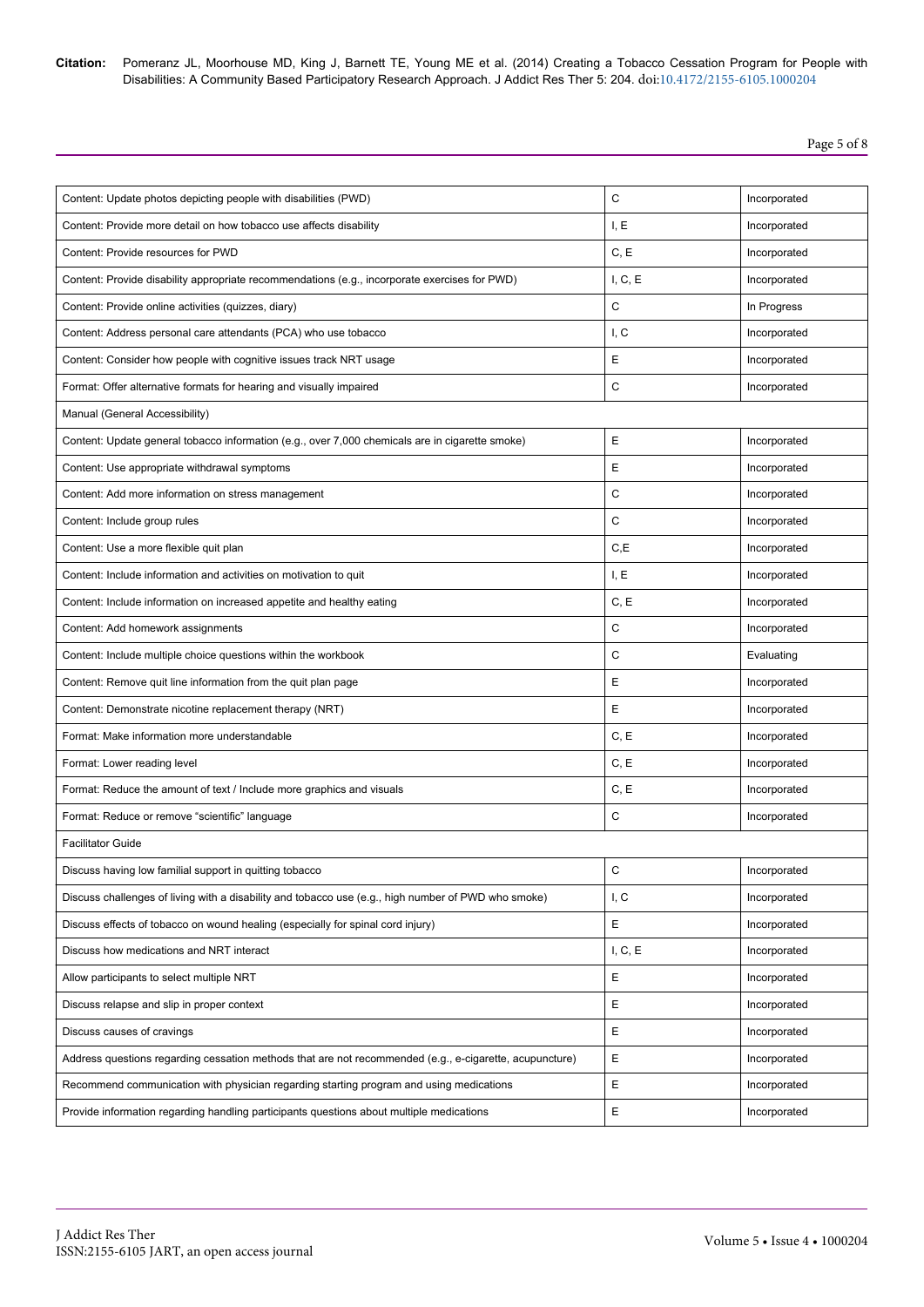Page 6 of 8

| Discu<br>ociation with<br>cigarettes<br>catteine<br>` roi⊾ | - |  |
|------------------------------------------------------------|---|--|

Table 2: Program Recommendations.

\* "I" denotes suggestion made by Individual during qualitative interview; "C" denotes suggestion made by Community Advisory Board Member; "E" denotes suggestion made by expert.

#### **Qualitative Interview Results**

The 10 qualitative interviews helped provide the context for understanding tobacco usage among persons with disabilities.Furthermore, the participants provided recommendations for making a cessation program more applicable for people with disabilities through highlighting appealing components of a quit program and barriers to quitting specific to PWD.

#### **Logistics:**

Participants were supportive of a tobacco cessation program at the CIL for a number of reasons. Some participants listed a location on the bus route as a priority.Other participants requested a location that people with disabilities frequent because "it is part of their routine already" (Participant 2).A reoccurring theme was that of a familiar location, which for many people with disabilities, is the CIL. Participant 5: "Here is more comfortable. I know where it is. I know how to find it." Participant 9 went on further to say "when I feel down and very unsatisfied, I come by here, sit down . . . this place helps a lot. This place here is my second home."

Another change suggested by participants was to increase the total number of sessions, the frequency of sessions per week and duration of sessions. Several individuals remarked on the importance of keeping busy, particularly for people with disabilities. As participant 7 mentioned, a major barrier in successful cessation is having a "disability that prevents from working or being active".

## **Manual**

Through the qualitative interviews, participants provided information regarding how to adapt the curriculum to be more relevant to people with disabilities. Participant 8 introduced the idea of focusing less on cigarettes and more on stressors and stress management: "the thing I noticed from being able bodied to disabled is I was a very independent person. I can't be that now. Sometimes that frustrates the heck out of me." Not only addressing managing daily life stressors, but, as Participant 4 said "deal with the stress of disability".

Additional considerations include addressing medication interactions with nicotine replacement therapy: "I find that I could not use the patch, relating to the medication I took" (Participant 3) as well as providing specific information regarding smoking's effect on the body, focusing on interaction between smoking and disability.

## **Facilitator Guide**

Many of the reasons for smoking and barriers to quitting were similar to those among people without disabilities. These factors will also be considered within the facilitator guide.

Several participants described peer pressure to use tobacco at first and continuing to use tobacco to 'fit in': "I wanted to be like the rest of them. I wanted to hang out in the crowd. Everybody was puffing on a cigarette… a lot of people that are disabled want to blend in with the crowd" (Participant 1).

Five participants described tobacco use to relieve stress; others indicated cravings, pleasure, boredom, or social situations as reasons for usage: "It just eases away some of the pressure that is on me" (Participant 1). Seven out of the 10 persons with disabilities interviewed indicated low self-efficacy for quitting in response to the question "How confident are you that you can quit?" Another seven listed health reasons as one of the reasons to quit: "I have severe COPD. I have a spot on my lung. I have lung cancer" (Participant 8). However, those health reasons also were connected to participants' continued tobacco use: "A lot of time when I think about my illness I smoke even heavier" (Participant 5).

The qualitative data supported a foundational premise for the study: people with disabilities, even when faced with chronic conditions that lead to significant disability, continue to use tobacco and have little confidence in their ability to quit.

## **CAB Review**

Throughout each review process, the CAB members provided a number of specific modifications to the curriculum and updates to the facilitator guide.

## **Manual**

A common theme was to address characteristics relevant to PWD: "some examples will need to be re-written to be more inclusive" (CAB 3), such as recommending participants walk for stress management. Another suggestion was "having tapes for those with visual difficulties and interpreters for deaf/hard of hearing participants" (CAB 2). Manual format also received considerations. Several members suggested increasing the font sizes to accommodate individuals with visual or functional limitations and to improve readability for those with cognitive limitations.

## **Facilitator Guide**

Additionally the CAB had suggestions for facilitators. One CAB member addressed the common need to hold onto the habit among smokers with disability: "frequently I have heard people with disability regard their smoking habit as 'all I have left' or 'the only thing left that I like to do and can do', maybe find a way to confront that and dispel" (CAB 6). Another suggestion was to be cognizant of the possibility that "tobacco usage was a coping mechanism, during particularly stressful times. Such as, a person with MS (Multiple Sclerosis) experiencing a relapse of symptoms, which can be sudden and very debilitating, this may cause a fallback on tobacco usage" (CAB 4).

## **Expert Panel Results**

The expert panel members provided a detailed scientific review and suggestions throughout the manual. Their feedback brought the manual up-to-date in all areas of best practices regarding tobacco cessation. They updated side effects of certain medications that were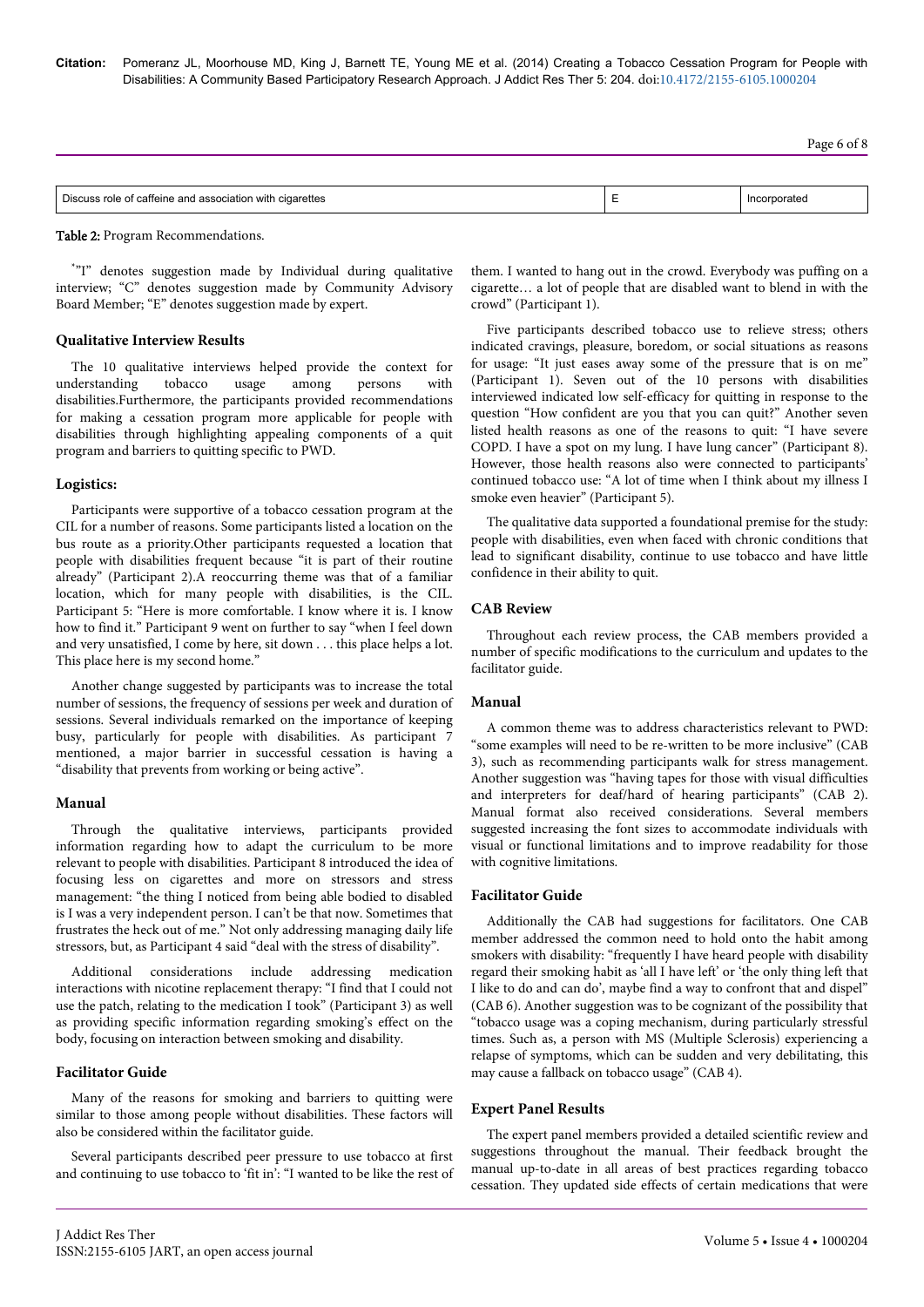#### Page 7 of 8

missing (e.g., for Varenicline (Chantix) "the most common side effects are nausea (30%) and abnormal dreams (20%))" while also making suggestions for reducing the reading level (e.g., substituting scientific language with text more appropriate for a lay audience). Experts also made several suggestions regarding the visual appeal of the curriculum such as adding more graphs and visuals and reducing the potentially burdensome heavy text.

One particular area that received ample expert advice was the way the quit plan was presented. The experts felt the existing quit plan was too "prescriptive" and that the participants should participate more in making the quit plan unique to work best for them. They noted barriers in the prescribed quit plan, such as implying that a physician appointment is needed to get started. This language was softened and revised to be a suggestion that participants make an appointment with their physician to discuss quitting smoking, and any potential effects for medications they might experience. Some of the suggestions were relevant to the accompanying facilitators guide. For instance, the experts warned that participants might ask about alternative treatments, such as acupuncture, hypnosis, or e-cigarettes and thus this information was included in the facilitators guide along with tools to guide the participant back to the proven and recommended cessation methods. The experts also noted that participants might ask about combination medication therapies. To incorporate this, the part of the quit plan regarding medications was modified to "select all" medications that a participant might be interested in trying. A final suggestion for medications was that facilitators have NRT samples ready and on-hand at group sessions so participants can see them and view demonstrations regarding their use. Specific recommendations were incorporated into the manual that should also be discussed, such as "rotate the patch" as this reduces skin irritation.

While the experts provided detailed feedback for the manual, they also made notes regarding the overall program. For example, they suggested that during orientation the group be solicited for rules regarding how to best run a group that is beneficial to all members. A new suggested addition was the rule "only one person speaks at a time" be added to the manual and also discussed during the orientation. This will also be expanded in the facilitators guide for tricks to manage problems with multiple persons talking or a dominant person in a group. Finally, the original manual included quit line resource information up front, in the quit plan section. An expert suggested this might be confusing given they are coming to a cessation group. The quit line information was thus moved to the back of the new manual, in a section for suggested places to continue getting support. This should now be seen as a place to continue obtaining support after the program has concluded.

## **Discussion**

According Kerr et al. [24], the body of evidence related to tobacco cessation for PWD is limited. In fact, states with high prevalence of tobacco use such as Florida do not even specifically target individuals with disability who use tobacco [25]. As pointed out by Borelli and colleagues [26], tailored programs that target sub-populations may be more effective for special populations than tobacco treatment programs intended for the general population. Surprisingly, however, an evidence-based disability-tailored tobacco cessation program does not exist.

Past CBPR prevention and intervention research tailored to PWD have been more effective in health behavior change compared to tradition health promotion programs, further validating the need to create a tobacco cessation program for PWD [27-30]. To our knowledge, this study represents the first CBPR study aimed at targeting a tobacco cessation program to PWD. The present study resulted in comprehensive tobacco cessation group program curriculum for PWD. Consistent with CBPR methodology, the LIFT curriculum was designed in collaboration between the research team and the community of individuals with disabilities who were either current or former tobacco users. The resulting curriculum incorporated 42 adaptations, making the LIFT more accommodating for PWD. These changes included logistics such as program location, tools used by participant to facilitate success, and recommendations for a facilitator of a tobacco cessation program for PWD.

In order to make the curriculum information more relatable, case scenarios were developed that address tobacco use among several different types of disabilities. Individuals with different types of disabilities present both physical and cognitive limitations. The resulting curriculum is thus targeted towards PWD, with additional guidelines for facilitators on how to further tailor the program.

This study is not without limitations. Specifically, data were collected from a relatively small sample and might not be representative of all individuals with disability. However, we do feel saturation was reached based on feedback from the CAB members, expert panel, and the analysis of the qualitative interviews. Additionally, while our sample of individuals with disability consisted of individuals with cognitive and physical impairments, each of our participants were capable of completing paperwork and participating in the interview or review process. Therefore, while efforts were made to make the manual as accessible as possible, the resulting curriculum might not be adequate for individuals with severe cognitive disability.

We utilized a CBPR approach to take a mainstream tobacco cessation curriculum and modify it for people with disabilities. Through creation of a community advisory board to assist throughout the process, qualitative interviews with individuals with varying disability, CAB review meetings, and expert panel review, we identified 42 areas for adaptation. These changes in logistics, the manual, and the facilitator guide resulted in a program that is more applicable for people with disabilities. Future research includes testing the LIFT curriculum and comparing results to the standard Quit Smoking Now program.

## **Acknowledgements**

This work was supported by the National Institute of Health (5R21CA141600-2).

## **References**

- 1. [U.S. Department of Health and Human Services \(2014\) The Health](http://ash.org/wp-content/uploads/2014/01/full-report.pdf) [Consequences of Smoking—50 Years of Progress. A Report of the](http://ash.org/wp-content/uploads/2014/01/full-report.pdf) [Surgeon General. U.S. Department of Health and Human Services,](http://ash.org/wp-content/uploads/2014/01/full-report.pdf) [Centers for Disease Control and Prevention, National Center for Chronic](http://ash.org/wp-content/uploads/2014/01/full-report.pdf) [Disease Prevention and Health Promotion, Office on Smoking and](http://ash.org/wp-content/uploads/2014/01/full-report.pdf) [Health, Atlanta.](http://ash.org/wp-content/uploads/2014/01/full-report.pdf)
- 2. [World Health Organization \(2009\) WHO Report on the Global Tobacco](http://www.who.int/tobacco/mpower/2009/en/) [Epidemic, 2009: Implementing Smoke-Free Environments. WHO Press,](http://www.who.int/tobacco/mpower/2009/en/) [World Health Organization, Geneva.](http://www.who.int/tobacco/mpower/2009/en/)
- 3. [Center for Disease Control \(2006\) Disability and Health.](http://www.cdc.gov/ncbddd/jump/disabilities.html)
- 4. Steinmetz E (2006) American with disabilities: 2002. Current Population Reports: 70-017.